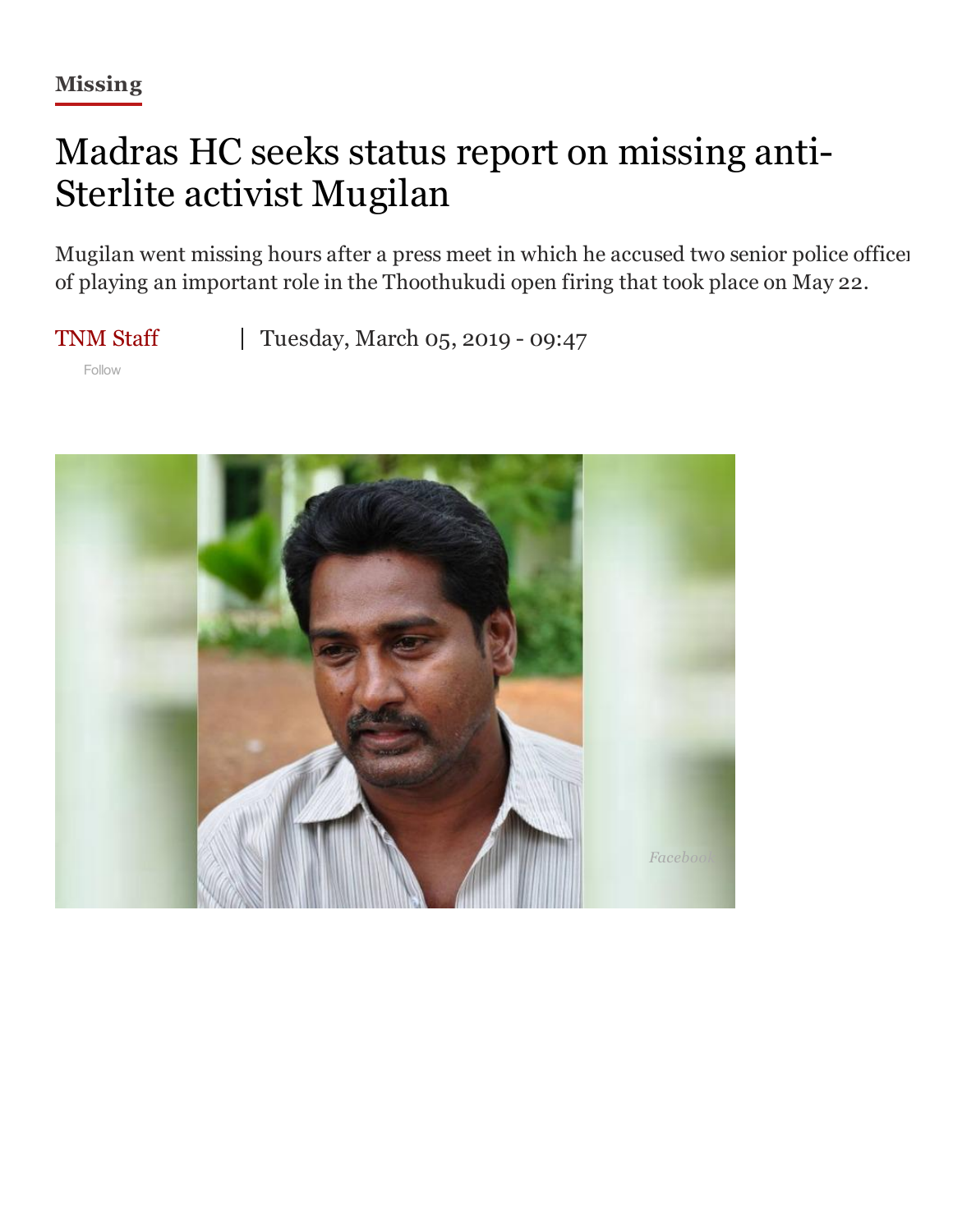Over two weeks since the anti-Sterlite activist Mugilan went missing, the Madras High Court has ordered the Crime Branch's Criminal Investigation Department (CB-CID) police to file a status report.

According to [reports,](https://epaper.timesgroup.com/Olive/ODN/TimesOfIndia/shared/ShowArticle.aspx?doc=TOICH%2F2019%2F03%2F05&entity=Ar00607&sk=D46F75F9&mode=text) the court passed the order on a habeas corpus petition moved by human rights activist Henri Tiphagne, which sought directions from the court to order the state police to trace Mugilan and produce him in the court. Henri's petition states that Mugilan went missing after he exposed the alleged involvement of two senior police officials in the firing that took place in Thoothukudi on May 22 in which 13 people were killed.

While the counsel for the government of Tamil Nadu informed the court that the case has been transferred to CB-CID, the counsel for Henri Tiphagne, Sudha Ramalingam sought that the probe be conducted by an independent agency. The court, however, refused this plea stating that it cannot interfere in the police investigation and posted the case for March 18.

Mugilan, the Coordinator of Tamil Nadu Environment Protection Movement, went missing on February 15 night while travelling from Chennai Egmore to Madurai. Earlier that day, he had conducted a press meet accusing two senior police officers of being complicit when the miscreants torched government vehicles and destroyed CCTV cameras in Thoothukudi.

In his habeas corpus petition, Henri Tiphagne has stated that all his enquiries with various police control rooms regarding Mugilan's whereabouts proved futile and hence, he was filing